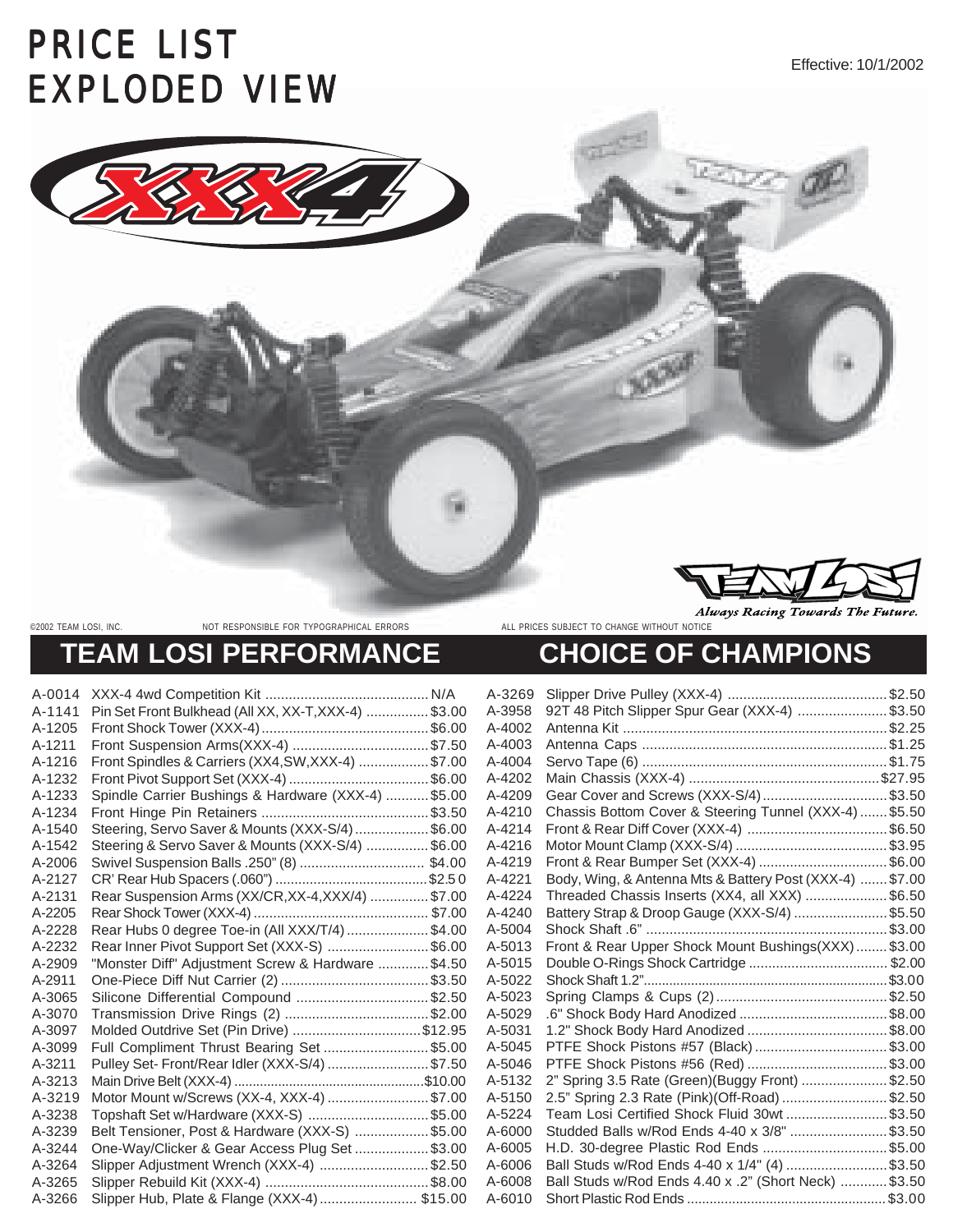

A-9968

| A-6030     |                                                |        |
|------------|------------------------------------------------|--------|
| A-6034     | Adjustable Threaded L/R Rod Set w/ends (1.375) | \$3.50 |
| A-6035     | Adjustable Threaded L/R Rod Set w/ends(1.625") | \$3.50 |
| A-6053     |                                                | \$4.00 |
| A-6064     |                                                |        |
| A-6066     |                                                |        |
| A-6100     |                                                |        |
| A-6201     | 3mm x 6mm Cap-Head w/Washers (10) \$3.00       |        |
| A-6204     | 4-40 x 1/2" Cap-Head Screws (10) \$1.50        |        |
| A-6205     | 4-40 x 3/4" Cap-Head Screws (10) \$1.50        |        |
| $A - 6206$ | 4-40 x 3/8" Cap-Head screws (10) \$1.50        |        |
| A-6210     | 4-40 x 3/8" Flat-Head Screws (10) \$1.50       |        |
| A-6213     | 4-40 x 1/4" Flat-Head Screws (10) \$1.25       |        |
| $A - 6215$ |                                                |        |
| A-6216     | 4-40 x 7/8" Cap-Head screws (10) \$1.50        |        |
| $A - 6220$ | 4-40 x 1/2" Flat-Head Screws (10) \$1.50       |        |
| $A - 6221$ |                                                |        |

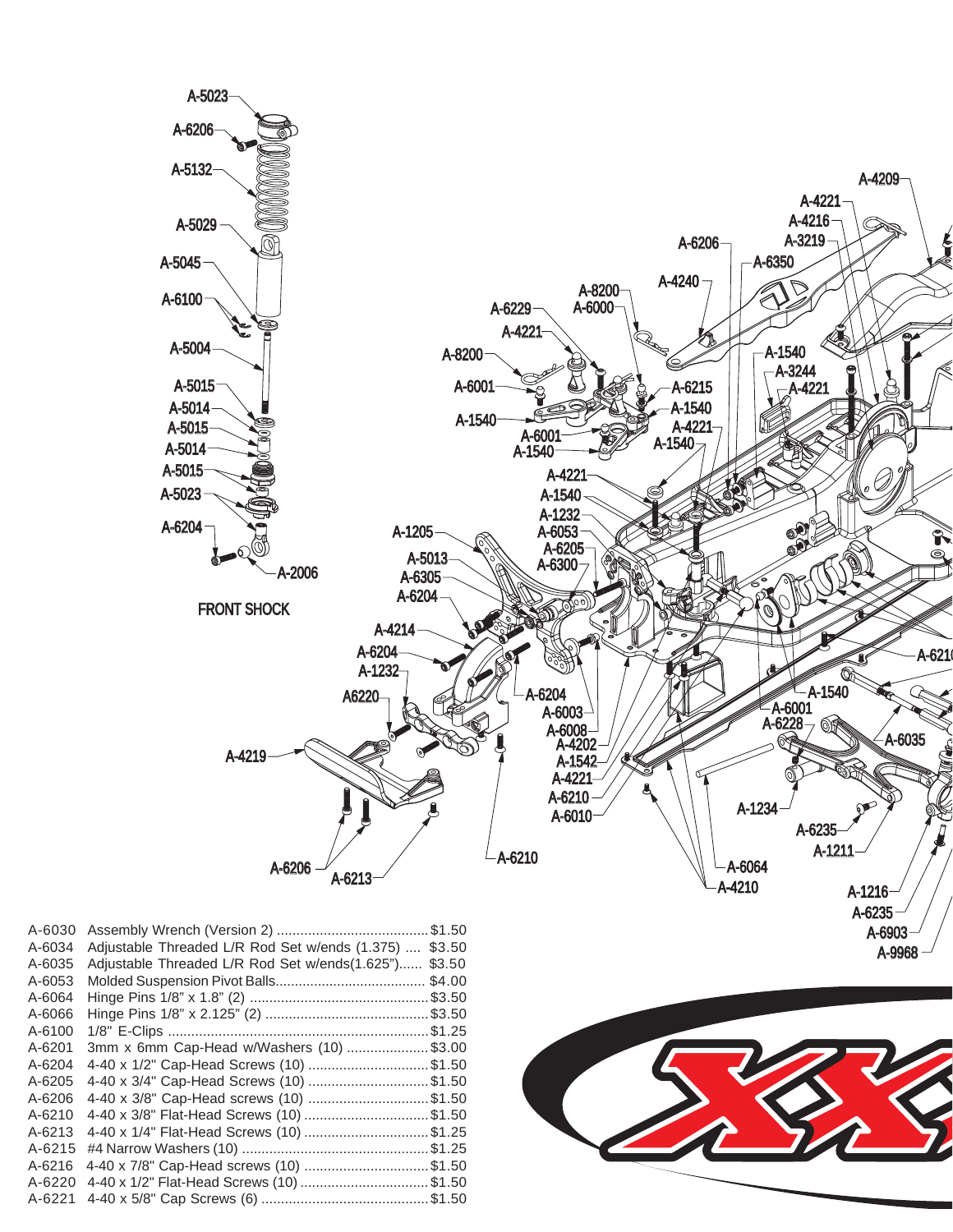

| $-5023$           |
|-------------------|
| A-6206            |
| A-5150<br>ര       |
| A-5031            |
| A-5046<br>A-6100  |
| A-5015            |
|                   |
| A-2127            |
| A-5022            |
| A-5015<br>A-5014  |
| A-5014            |
| A-5015            |
| A-5023            |
| A-2006            |
| A-5023            |
| A-6204            |
| <b>REAR SHOCK</b> |

| A-6228 | 5-40 x 1/8" Hardened Set Screws (10) \$1.80              |
|--------|----------------------------------------------------------|
| A-6229 | 4-40 x 3/8" Button-Head Screws (10) \$2.00               |
| A-6230 | Shim Assortment- 3/32", 3/16", 1/4", 1/2" \$2.50         |
| A-6234 | 4-40 x 1/4" Button-Head Screws \$2.50                    |
| A-6235 |                                                          |
| A-6238 | 3 x 6mm Cap/Button Head Screws w/Washers- motor  \$3.00  |
| A-6245 | 4-40 x 5/16" Button-Head Screws\$2.00                    |
| A-6310 |                                                          |
| A-6903 |                                                          |
| A-6907 |                                                          |
| A-6908 |                                                          |
| A-6951 |                                                          |
| A-7047 | Front "Solid" Wheels (Yellow)(XX-4,XXX-4) \$6.00         |
| A-7104 | Wide Rear Solid Face Wheels (Yellow)(XX/4,XXX/4)  \$6.05 |
|        | A-7285R 4WD Front Taper-Pin Tires (Red) w/Foam \$11.00   |
|        | A-7372R 2.2" Rear Taper-Pin (Red) w/Foam \$12.00         |
| A-8046 | "Invader" Buggy Body & Wing (XXX-4) \$17.50              |
| A-8114 |                                                          |
| A-8200 |                                                          |
| A-8352 |                                                          |
| A-9974 |                                                          |
| A-9975 | CVD Steel Front Drive Shaft (XXX-4) \$9.00               |
|        |                                                          |